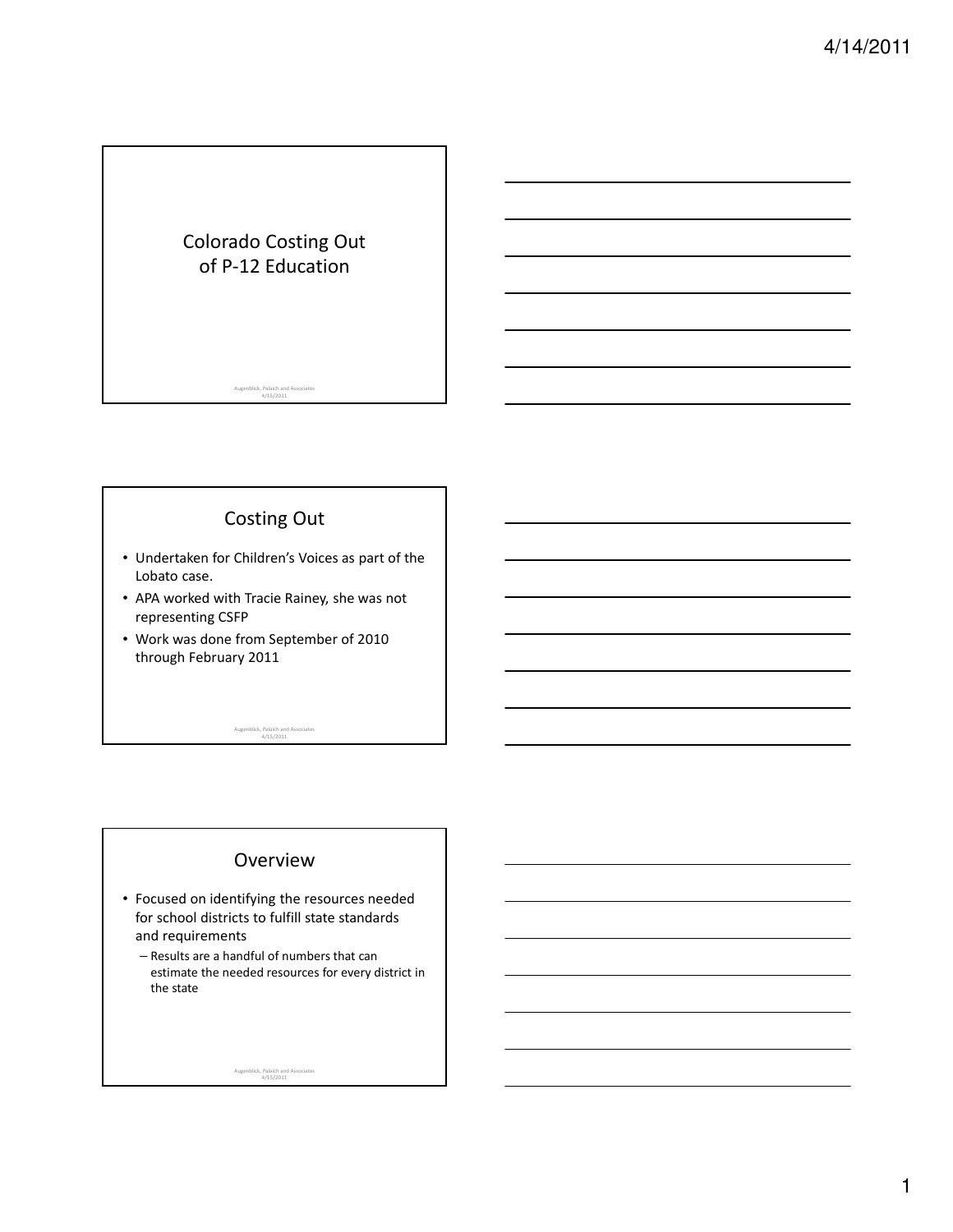#### Overview

- The standard and requirements "costed" out include all expectations for districts, today and in the near future
	- Districts are not yet being held accountable or fully implementing all of the standards and requirements
		- Examples are CAP4K, Senate Bill 191, and Yearly Growth
	- Focused on the ongoing costs of the standards and requirements not implementation costs

Augenblick, Palaich and Associates 4/15/2011

#### Overview

- Using most current data on expenditures, 2008-09, and performance, 2009-10
- Study does not include transportation, food service, adult education or capital construction

Augenblick, Palaich and Associates 4/15/2011

### Successful School Districts

- SSD only used to identify a base cost figure
- Examined expenditures of the 13 districts identified as "Accredited with Distinction"
- Looked at instruction, administration and plant m & o categories separately
	- Put all current expenditures, less food service and transportation, into one of these three categories – Excluded spending for SpEd, at-risk, and ELL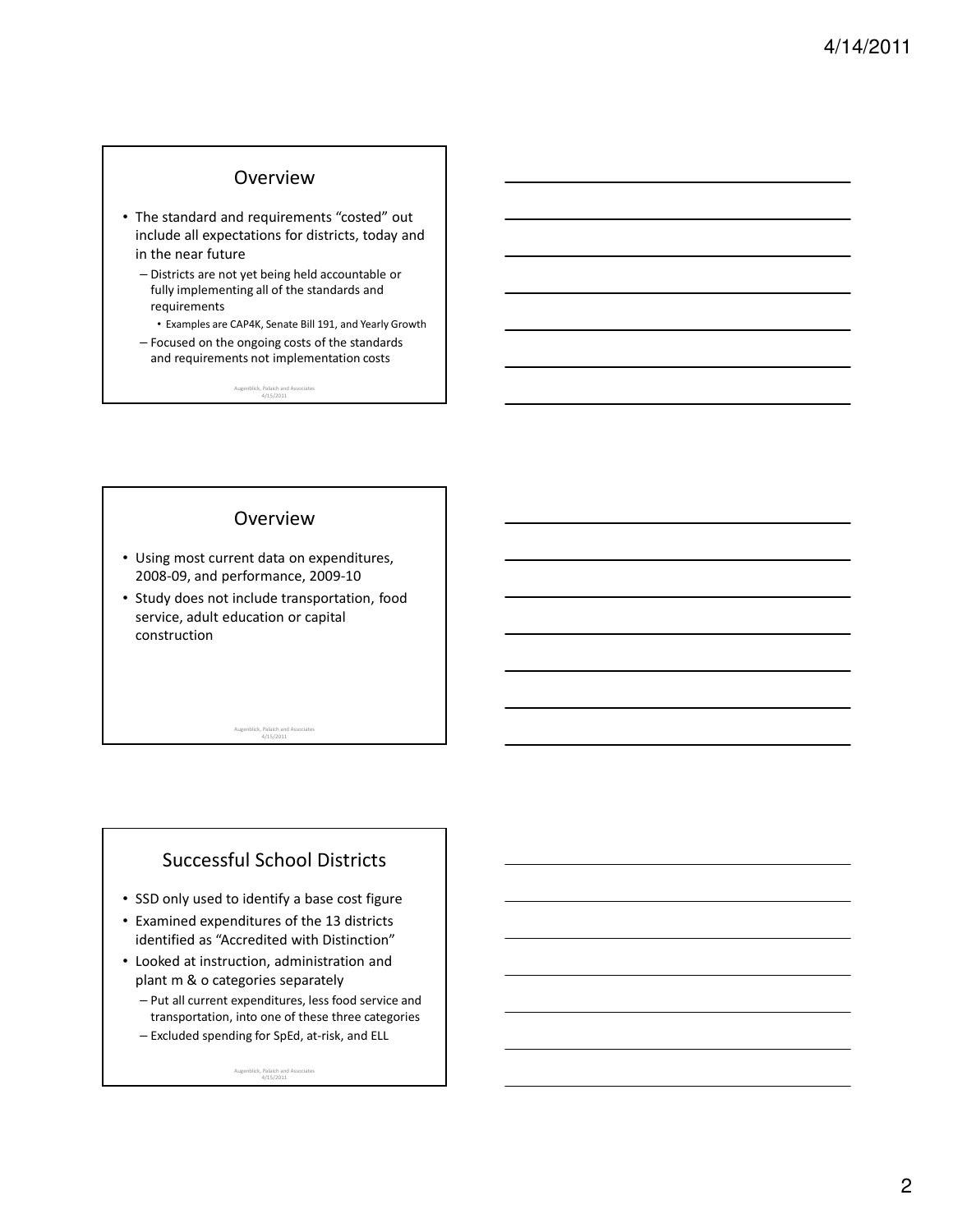## Successful School Districts

- Ran efficiency screens for each of the three spending areas
	- Based on personnel for instruction and administration
	- Based on actual spending for plant m & o
- Reduced expenditure figures for COL and size adjustments from the formula to get an unadjusted base

4/15/2011

– SSD base is - \$6,051

Augenblick, Palaich and Associates

### Professional Judgment

- PJ can identify the base cost figure and adjustments for special needs
- Held 18 panels with 81 participants
- Panels for many levels school, special needs, CFO, Ascent/concurrent enrollment, technology, district, statewide
	- Every panel's work was reviewed other than statewide panel
	- Panels did not know dollar amounts, just resource levels

Augenblick, Palaich and Associates 4/15/2011

## Professional Judgment

• Panels began work with some resources identified as a starting point, the resource levels came from the Evidence Based approach work

– Panels could adjust as they saw fit

• Panels started by identifying the costs for a base education and then identifying additional resources for special needs populations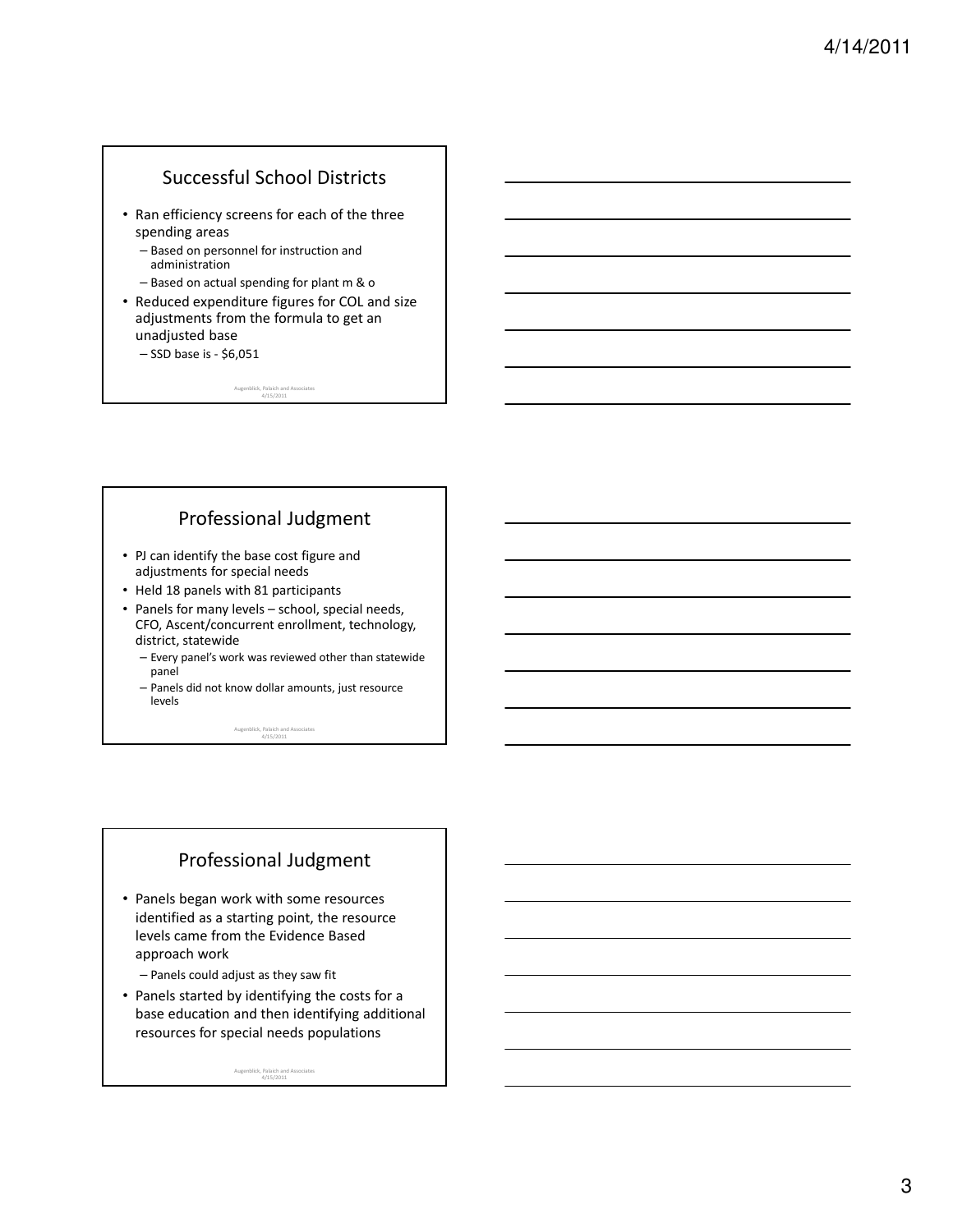### Professional Judgment

- Applied statewide average salaries, adjusted up 10% to make competitive and a 34% benefit rate
	- Salary adjustment based on an inter-state competitiveness analysis
- Base cost from PJ is \$9,146
- Weights for special needs also generated, will be shown below

Augenblick, Palaich and Associates 4/15/2011

## Professional Judgment

- Key Assumptions
	- Full Day Kindergarten
	- Extended time for at-risk students
	- Extended year, 10 days for most students
	- Additional 5 days of PD for teachers, plus \$100 per student

Augenblick, Palaich and Associates 4/15/2011

# Professional Judgment

- $-$  Four year tech. replacement within a 21st century tech environment
	- Netbooks for 4th grade and above
	- Support for the 21<sup>st</sup> century environment
- Includes alternative education
- Emphasis on concurrent enrollment and Ascent
- Additional costs identified for pre-school for 3 at-risk 3 and 4 year olds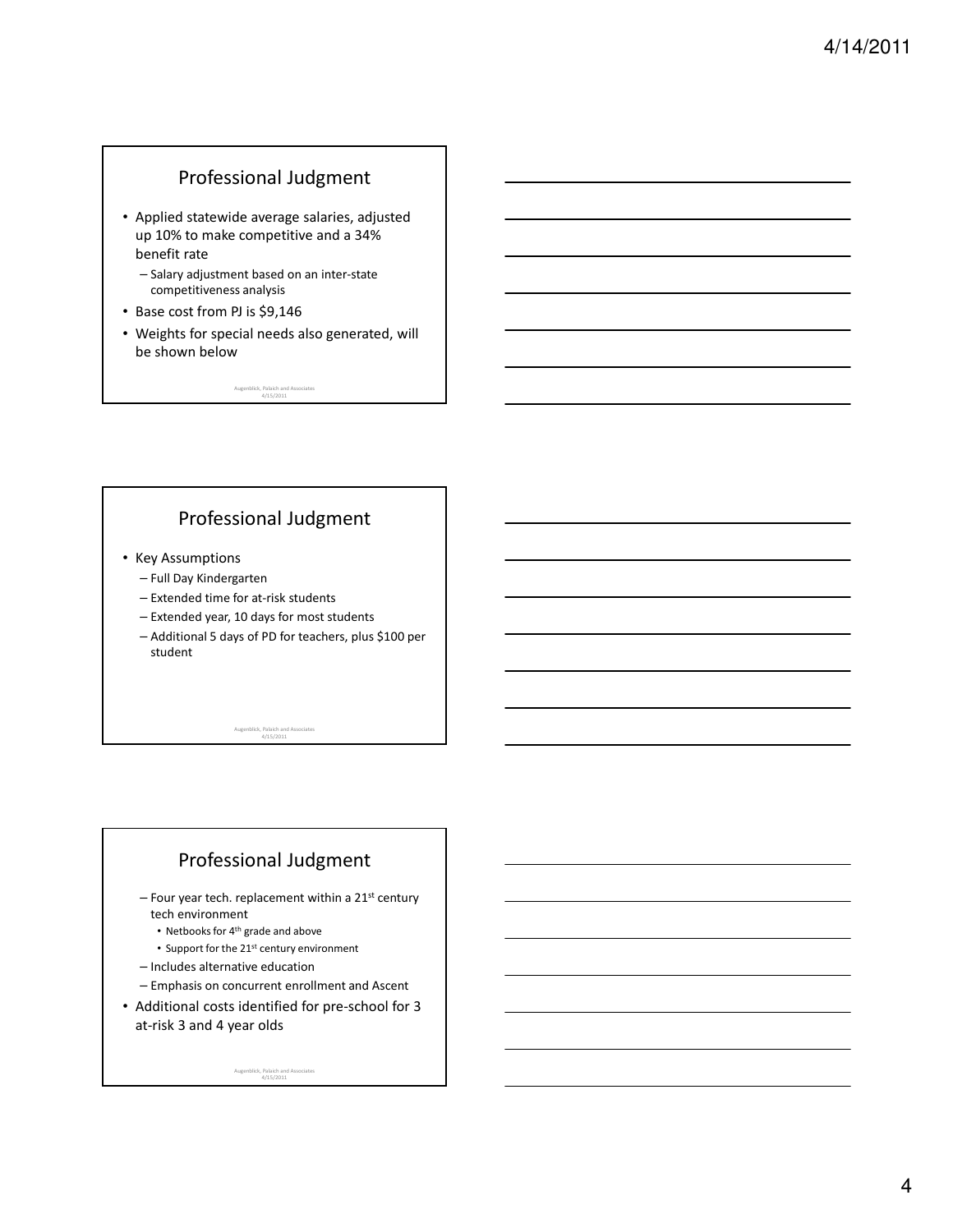#### Reconciling Bases and Applying Weights

- Since the PJ base cost figure is "costed" using statewide averages, it needs to be adjusted down to create an unadjusted base similar to the SSD base
	- Reduced the PJ base by 1.182 for a base cost of \$7,738
		- 1.182 is the weighted average COL adjustment in the state formula when the Personnel Cost Factor is applied

Augenblick, Palaich and Associates 4/15/2011

#### Reconciling Bases and Applying Weights

- The PJ base cost figure, \$7,738, represents what is needed to meet all the standards and requirements going forward
- The SSD figure, \$6,051, represents what was spent for by the "successful" districts in 2008-09.
	- Does not include all students meeting standards
	- Does not include CAP4K, Senate Bills 191, 163, and other requirements
- Following Table shows base costs and weights by size